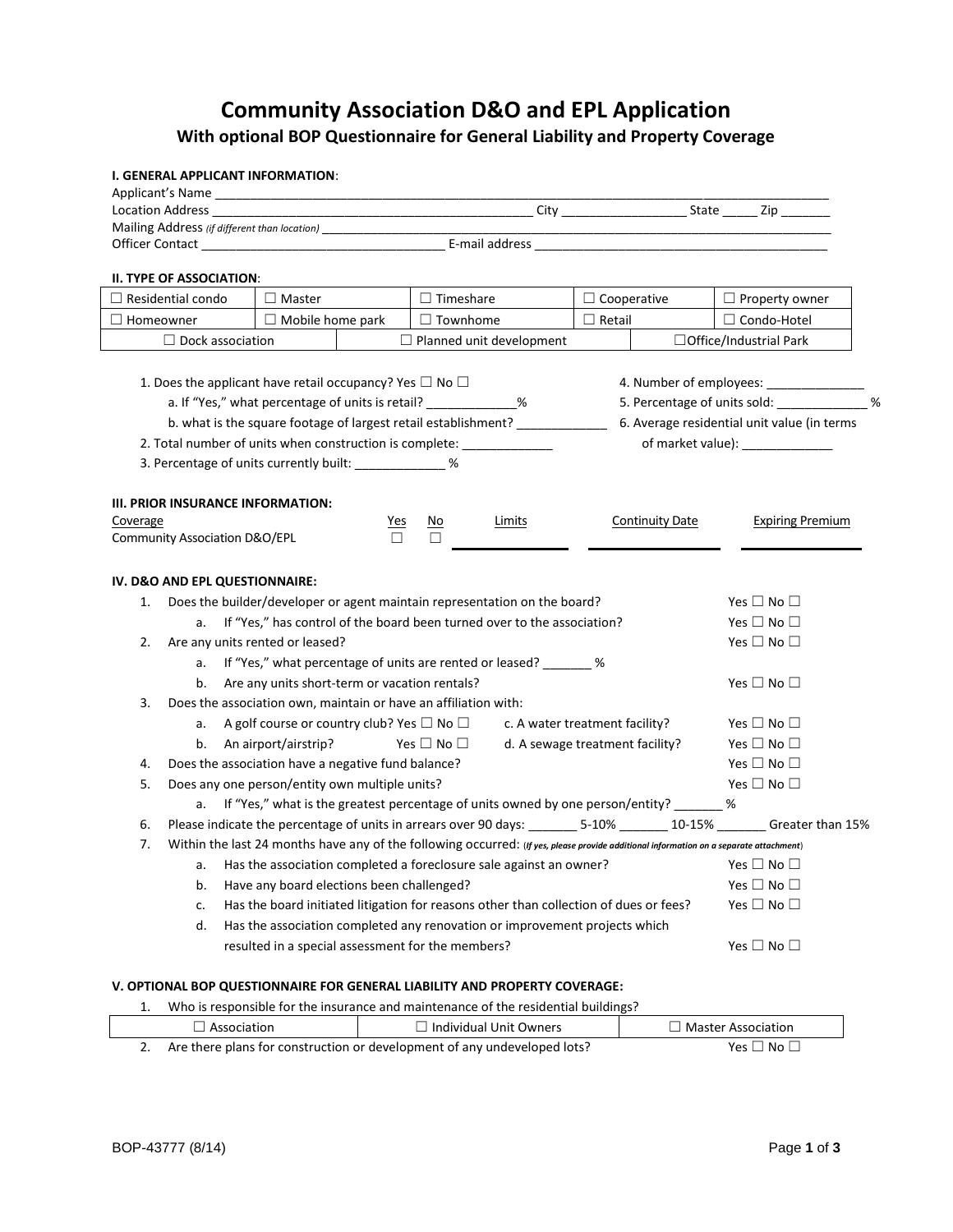

## **Community Association D&O and EPL Application With optional BOP Questionnaire for General Liability and Property Coverage**

| 3.                                                                                                                 | Does the applicant own or maintain a swimming pool?                                                                                                             |                                                                                                                                                                                             | Yes $\Box$ No $\Box$       |                            |  |  |  |  |
|--------------------------------------------------------------------------------------------------------------------|-----------------------------------------------------------------------------------------------------------------------------------------------------------------|---------------------------------------------------------------------------------------------------------------------------------------------------------------------------------------------|----------------------------|----------------------------|--|--|--|--|
|                                                                                                                    | a.                                                                                                                                                              | If "Yes," please disclose number of pools                                                                                                                                                   |                            |                            |  |  |  |  |
|                                                                                                                    | Does the following apply: completely fenced with self-latching gate, depths clearly marked, rules clearly<br>b.                                                 |                                                                                                                                                                                             |                            |                            |  |  |  |  |
|                                                                                                                    |                                                                                                                                                                 | posted, life safety equipment readily available, complies with the Virginia Graeme Baker Pool and Spa Safety                                                                                |                            |                            |  |  |  |  |
|                                                                                                                    |                                                                                                                                                                 | Act and no diving boards or slides?                                                                                                                                                         |                            | Yes $\Box$ No $\Box$       |  |  |  |  |
|                                                                                                                    | c.                                                                                                                                                              | Are all pool exposures 100% enclosed or fenced?                                                                                                                                             |                            | Yes $\Box$ No $\Box$       |  |  |  |  |
| 4.                                                                                                                 | Please confirm if the association owns or maintains any of the amenities listed below. If "Yes," please disclose                                                |                                                                                                                                                                                             |                            |                            |  |  |  |  |
|                                                                                                                    | amount.                                                                                                                                                         |                                                                                                                                                                                             |                            |                            |  |  |  |  |
|                                                                                                                    | a.                                                                                                                                                              | Docks/Slips/Piers:                                                                                                                                                                          | Yes $\square$ No $\square$ |                            |  |  |  |  |
|                                                                                                                    | b.                                                                                                                                                              | Equestrian Trails (in miles):                                                                                                                                                               | Yes $\square$ No $\square$ |                            |  |  |  |  |
|                                                                                                                    | c.                                                                                                                                                              | Lakes/Ponds (acreage):                                                                                                                                                                      | Yes $\square$ No $\square$ |                            |  |  |  |  |
|                                                                                                                    |                                                                                                                                                                 | i. Is swimming permitted?                                                                                                                                                                   |                            | Yes $\Box$ No $\Box$       |  |  |  |  |
| If "Yes," confirm rules are clearly posted, no diving boards or slides, lifesaving<br>1.                           |                                                                                                                                                                 |                                                                                                                                                                                             |                            |                            |  |  |  |  |
|                                                                                                                    |                                                                                                                                                                 | equipment present, and use for association members only.                                                                                                                                    |                            | Yes $\Box$ No $\Box$       |  |  |  |  |
|                                                                                                                    | d.                                                                                                                                                              | Privately Owned Beaches:                                                                                                                                                                    |                            | Yes $\Box$ No $\Box$       |  |  |  |  |
|                                                                                                                    |                                                                                                                                                                 | i. Is swimming permitted?                                                                                                                                                                   |                            | Yes $\square$ No $\square$ |  |  |  |  |
|                                                                                                                    |                                                                                                                                                                 | If "Yes," confirm rules are clearly posted, no diving boards or slides, lifesaving<br>1.                                                                                                    |                            |                            |  |  |  |  |
|                                                                                                                    |                                                                                                                                                                 | equipment present, and use for association members only.                                                                                                                                    |                            | Yes $\Box$ No $\Box$       |  |  |  |  |
| 5.                                                                                                                 |                                                                                                                                                                 | Does the association obtain certificates of General Liability and Worker's Compensation coverage from all contractors                                                                       |                            |                            |  |  |  |  |
|                                                                                                                    | annually?                                                                                                                                                       |                                                                                                                                                                                             |                            | Yes $\Box$ No $\Box$       |  |  |  |  |
| 6.                                                                                                                 |                                                                                                                                                                 | If the association is responsible for the insurance and maintenance of a club house or similar structure, confirm the                                                                       |                            |                            |  |  |  |  |
|                                                                                                                    | following:                                                                                                                                                      |                                                                                                                                                                                             |                            |                            |  |  |  |  |
|                                                                                                                    | a.                                                                                                                                                              | Any knob-and-tube or aluminum wiring?                                                                                                                                                       |                            | Yes $\Box$ No $\Box$       |  |  |  |  |
|                                                                                                                    | b.                                                                                                                                                              | 100% of wiring connected to functional circuit breakers?                                                                                                                                    |                            | Yes $\Box$ No $\Box$       |  |  |  |  |
|                                                                                                                    | c.                                                                                                                                                              | Functioning and operational smoke detectors in all common areas?                                                                                                                            |                            | Yes $\square$ No $\square$ |  |  |  |  |
| 7.                                                                                                                 | Does the applicant provide any skilled nursing care, healthcare services, or assisted living?                                                                   |                                                                                                                                                                                             |                            | Yes $\Box$ No $\Box$       |  |  |  |  |
| 8.                                                                                                                 | Yes $\Box$ No $\Box$<br>If the association has recreational facilities, is use permitted by non-unit owners or the public?                                      |                                                                                                                                                                                             |                            |                            |  |  |  |  |
| 9.                                                                                                                 | Does the association have an affiliation with, own or maintain or contract for any of the following?                                                            |                                                                                                                                                                                             |                            |                            |  |  |  |  |
| Animal stables, bridges for vehicle use, day care, skiing/resort activities, fire/police/ambulance services,<br>a. |                                                                                                                                                                 |                                                                                                                                                                                             |                            |                            |  |  |  |  |
|                                                                                                                    |                                                                                                                                                                 | electricity generation or other utilities.                                                                                                                                                  |                            | Yes $\Box$ No $\Box$       |  |  |  |  |
|                                                                                                                    |                                                                                                                                                                 | 10. Does the association have any armed security or off duty police, surveillance cameras, security gates, manned or                                                                        |                            |                            |  |  |  |  |
|                                                                                                                    |                                                                                                                                                                 | unmanned guard houses?                                                                                                                                                                      |                            | Yes $\square$ No $\square$ |  |  |  |  |
|                                                                                                                    |                                                                                                                                                                 | 11. Hired & Non-Owned Auto Liability - mark "Yes" and complete A, B & C if coverage desired.                                                                                                |                            | Yes $\square$ No $\square$ |  |  |  |  |
|                                                                                                                    | a.                                                                                                                                                              | Does the association own any automobiles or have a business auto policy in place?                                                                                                           |                            | Yes $\Box$ No $\Box$       |  |  |  |  |
|                                                                                                                    | b.                                                                                                                                                              | Does the association regularly deliver goods or products?                                                                                                                                   |                            | Yes $\Box$ No $\Box$       |  |  |  |  |
|                                                                                                                    | c.                                                                                                                                                              | Does the association require its employees to use their personal automobile to conduct the association's                                                                                    |                            |                            |  |  |  |  |
|                                                                                                                    |                                                                                                                                                                 | business on a regular basis?                                                                                                                                                                |                            | Yes $\square$ No $\square$ |  |  |  |  |
| 8.                                                                                                                 |                                                                                                                                                                 | Within the last five years, has any inquiry, complaint, notice of hearing, claim or suit been made against                                                                                  |                            |                            |  |  |  |  |
|                                                                                                                    |                                                                                                                                                                 | the applicant, or any person proposed for Insurance in the capacity of director, officer, trustee,                                                                                          |                            |                            |  |  |  |  |
|                                                                                                                    |                                                                                                                                                                 | employee or volunteer of the applicant? (If "Yes," please complete an ACE Claim Supplement for each claim)                                                                                  |                            | Yes $\Box$ No $\Box$       |  |  |  |  |
| 9.                                                                                                                 |                                                                                                                                                                 | Is any person(s) proposed for this insurance aware of any fact, circumstance or situation which<br>may result in a claim against the applicant or any of its directors, officers, trustees, |                            |                            |  |  |  |  |
|                                                                                                                    |                                                                                                                                                                 | employees or volunteers? (If "Yes," please complete an ACE Claim Supplement for each claim)                                                                                                 |                            | Yes $\Box$ No $\Box$       |  |  |  |  |
|                                                                                                                    | 10. Have there been any General Liability or Property losses/claims in the past three years? (If "Yes," please provide details or<br>Yes $\square$ No $\square$ |                                                                                                                                                                                             |                            |                            |  |  |  |  |
|                                                                                                                    | loss runs)                                                                                                                                                      | 11. Has any policy for any of the lines seeking coverage ever been cancelled or non-renewed for reasons other than non-                                                                     |                            |                            |  |  |  |  |
|                                                                                                                    | payment of premium?                                                                                                                                             | Yes $\square$ No $\square$                                                                                                                                                                  |                            |                            |  |  |  |  |